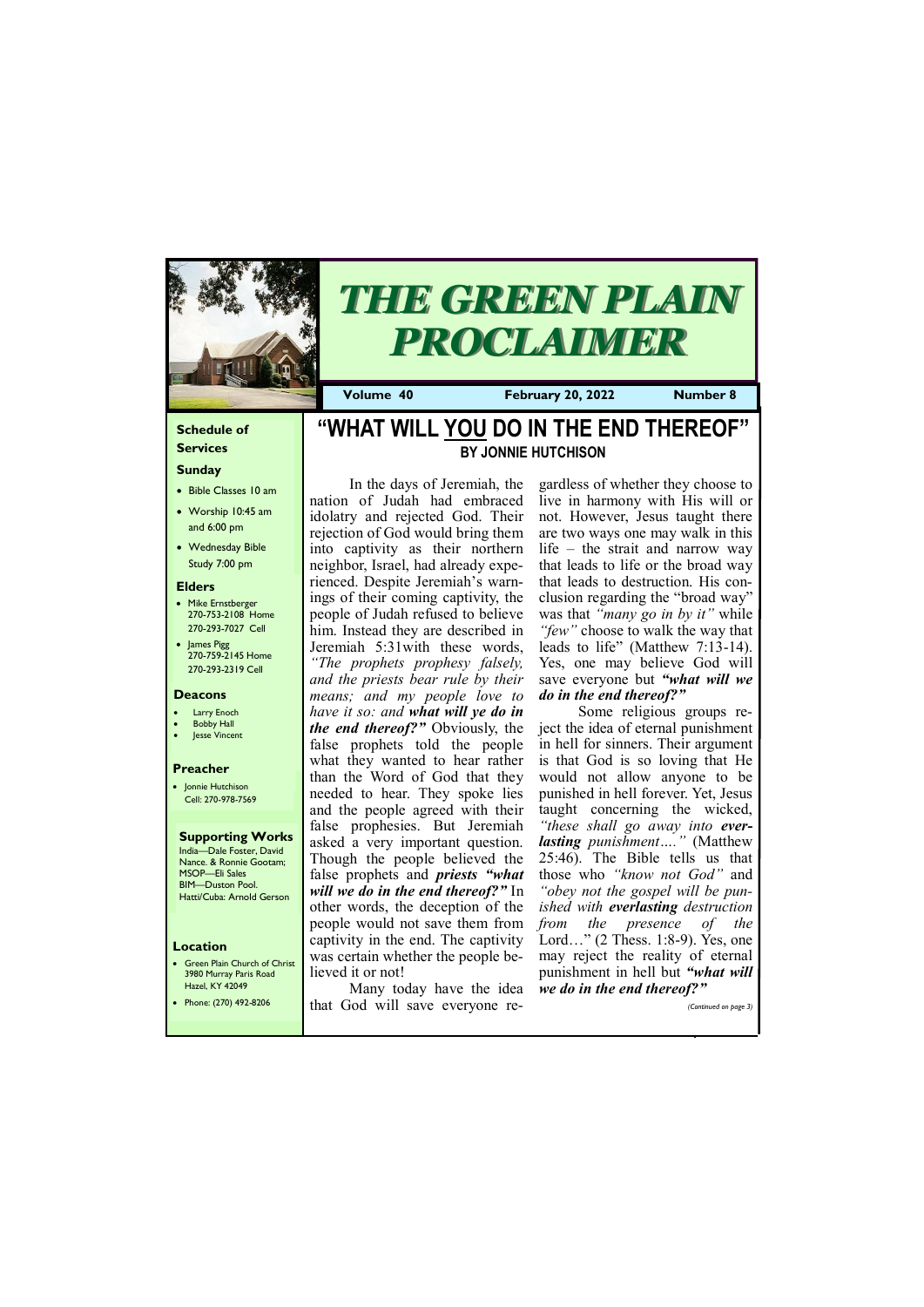### NEWS AND NOTES

*REMEMBER IN PRAYER: Green Plain members*: Peggy Jarvis, Joanne Barnes, Maxine Pool, Jim Fielder, Larry Enoch, Mary and Jim Lowrie, Margorie and Hayes Grady, Jesse and Mary Vincent,, Bobby and Sue Hall and Jerry Lovett. Continue to remember the Canter and White families. Wanda Barrett will be ongoing a procedure on her heart Feb. 24th.

*Family and Friends:* Teresa Tacker, Kenneth Mizell, Dale Pentecost, Brett Wyatt, Roger Rhoades, Joel White, Nat and Rita Evans and Larry and Rose Wyatt.

- **MEMORIAL SERVICE** for Rex Enoch here at the building on March 19th. Details to follow.
- **PANTRY ITEMS February 2022: 6—Fruit Salad; 13—Corn; 20—Green Beans; 27—Baked Beans.** Please bring any additional items you wish for the "blessing box" which is located next to the breezeway on the north side of the building.
- **January 2022 Anniversaries: None. Birthdays:** 8—Krysta Smith; 18—Wanda Barrett (Green Plain Road); 19 -Maxine Pool; 25 –Jan Pigg; Please let us know if we have left anyone out.
- *ENROLL IN A FREE BIBLE CORRECSPONDENCE COURSE. Send your name and complete mailing address and phone number to Green Plain church of Christ 3980 Murray Paris RD Hazel, KY 42049 or email your request to greenplaincoc@gmail.com. You may also enroll on our website.: greenplainchurchofchrist.org*
- **John 5:28-29,** *"Do not marvel at this; for the hour is coming in which all who are in the graves will hear His voice and come forth — those who have done good, to the resurrection of life, and those who have done evil, to the resurrection of condemnation."*

### **Page 2**

### **THOSE TO SERVE February 2021**

**Announcements: Mike Ernestberger Preside at Lord's Table AM: Bobby & Larry Preside at Lord's Table PM: 6—Bobby; 13—Larry; 20—Bobby. 27—Larry Opening Prayer AM 6—Jonnie; 13—Junior; 20—James; 27—Jim Closing Prayer AM 6—Perry; 13—Mike; 20—Junior; 27—Roy Song Leaders: AM Perry-; PM Mike-; WED Larry Count Contribution: Larry & Bobby**

**Usher: Jesse**

# *LESSONS TODAY*

**Bible Study-10 AM** *The Book of Acts*

## **Worship**

**10:45 am***— David Nance will be our guest speaker*

**6 pm—** *"The Book of Mormon—2"*

**Wednesday Bible Class**

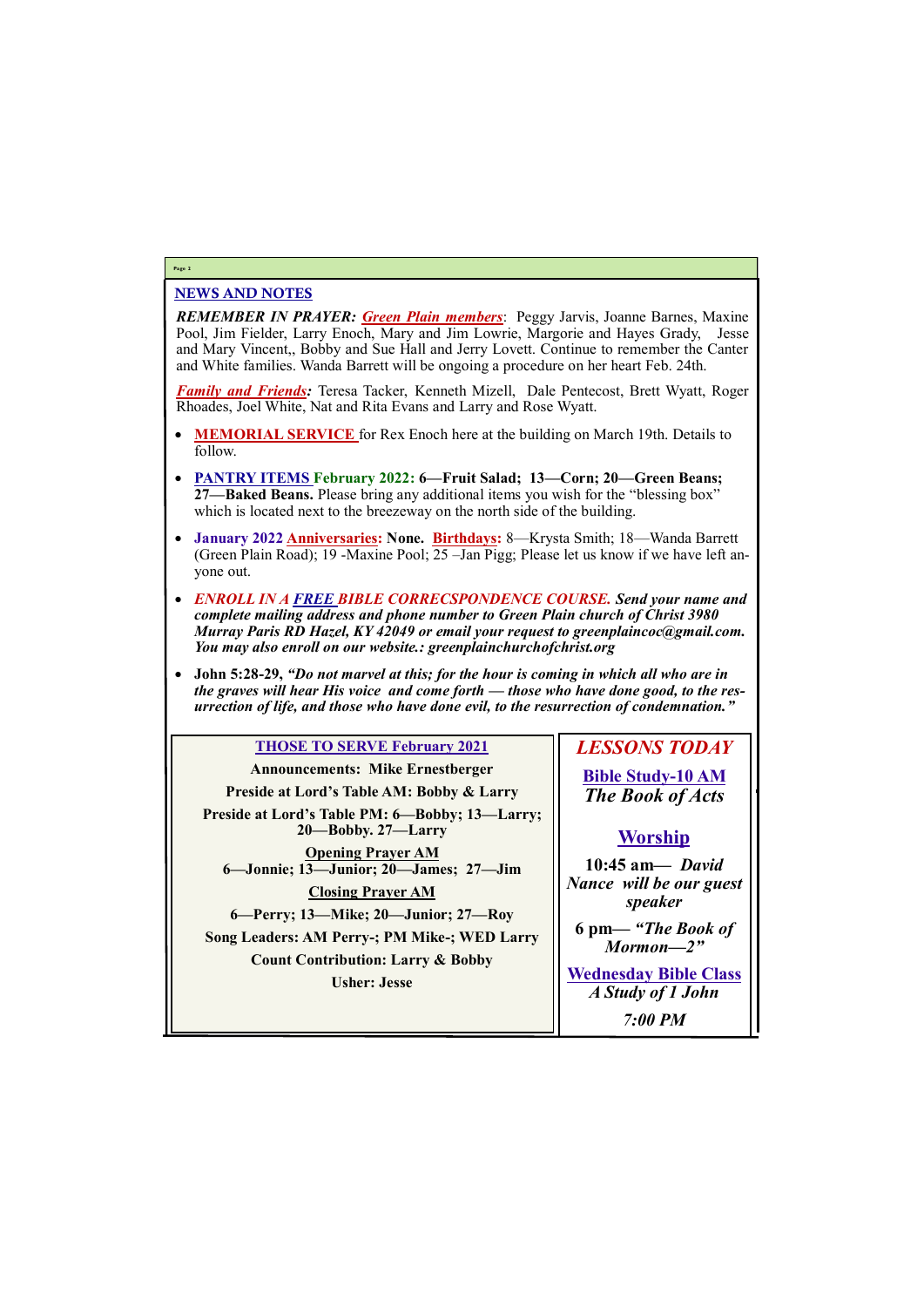**Page 3**

Regarding man's response to God's offer of salvation through the blood of Jesus, many claim it is limited to "faith only." They would tell us that one must just "accept Jesus as his/her personal Savior." Others would add that one must "pray the sinner's prayer." Only after these limited responses may one then be "voted" into a religious denomination. On the other hand the Net Testament book of Acts gives several examples of how lost men and women responded to the gospel of Christ for salvation. They heard the good news of salvation through Jesus proclaimed (Acts 2:5-37; 8:12, 30). They believed that good news (Acts 2:37; 8:12, 36). They obeyed the Lord's command to repent of sins (Acts 2:38; 17:3031). They confessed their faith in Christ (Acts 8:37). And were immersed in water into the death of Jesus for the remission of sins (Acts 2:38, 41; 8:12-13, 38; 10:48; 16:15, 33; 18:8; 19:5; 22:16). If one refuses to obey these commands of the Lord it must be asked, *"what will you do in the end thereof"?*

The book of Psalms declares, *"Forever O Lord, Your word is settled in heaven"* (Psa 119:89). God's Word does not change simply because one chooses to reject what it says. What was true in the days of Jeremiah is still true today. The end will be as God has said whether one believes it or not. If you choose to reject God's plan for your salvation *"what will YOU do in the end thereof?"*

*(Continued from page 1)*

# *"YOU'LL GET DIZZY"*

A certain man was troubled with dizzy spells, redness in his face and bulging eyes. Every day when he went to his office, he experienced these things. Weekends were not so bad, so he concluded his work was causing his physical discomfort.

He went from one doctor to another and none could tell him what the problem was. He consulted psychiatrists, psychologists and psy-chics. What was wrong? Why was he constantly suffering from dizzy spells, redness in his face and bulg-ing eyes?

He tried everything, it seemed. Nothing helped. He finally resigned himself to the fact that whatever was causing all this was fatal. It bothered him so much he began to lose weight. He couldn't sleep at night. He feared he would never overcome this. He became a nervous wreck and his health began to deteriorate. He had lost hope that he would ever recover.

instructed the preacher what he wanted at his funeral, and even made arrangements with the local undertaker. He was fully convinced of his soon demise. He even decided to buy a new suit of clothes to be buried in.

He decided to prepare for the worst. He made out his will, bought a cemetery plot, *(Continued on page 4)*

When he went into the clothing store he was measured for everything. He picked out shoes, socks, coat, and pants. The sales person asked, "What size shirt will you be need-ing, sir?" "Size 15, please," he replied. The clerk said, "But, sir, I believe that is a bit small. Let me measure your neck size." After the measurement, the sales person said, "I'm sorry sir, but your will need a 16 1/2, not a size 15." But the man insisted, "No, I have worn a size 15 for years."

The sales person tried several times to convince his customer that he needed a 16 1/2, but the man would have nothing of it. Finally, the exasperated sales person said, "Well, sir, if you insist, we'll get out a size 15, but I must warn you, you will have dizzy